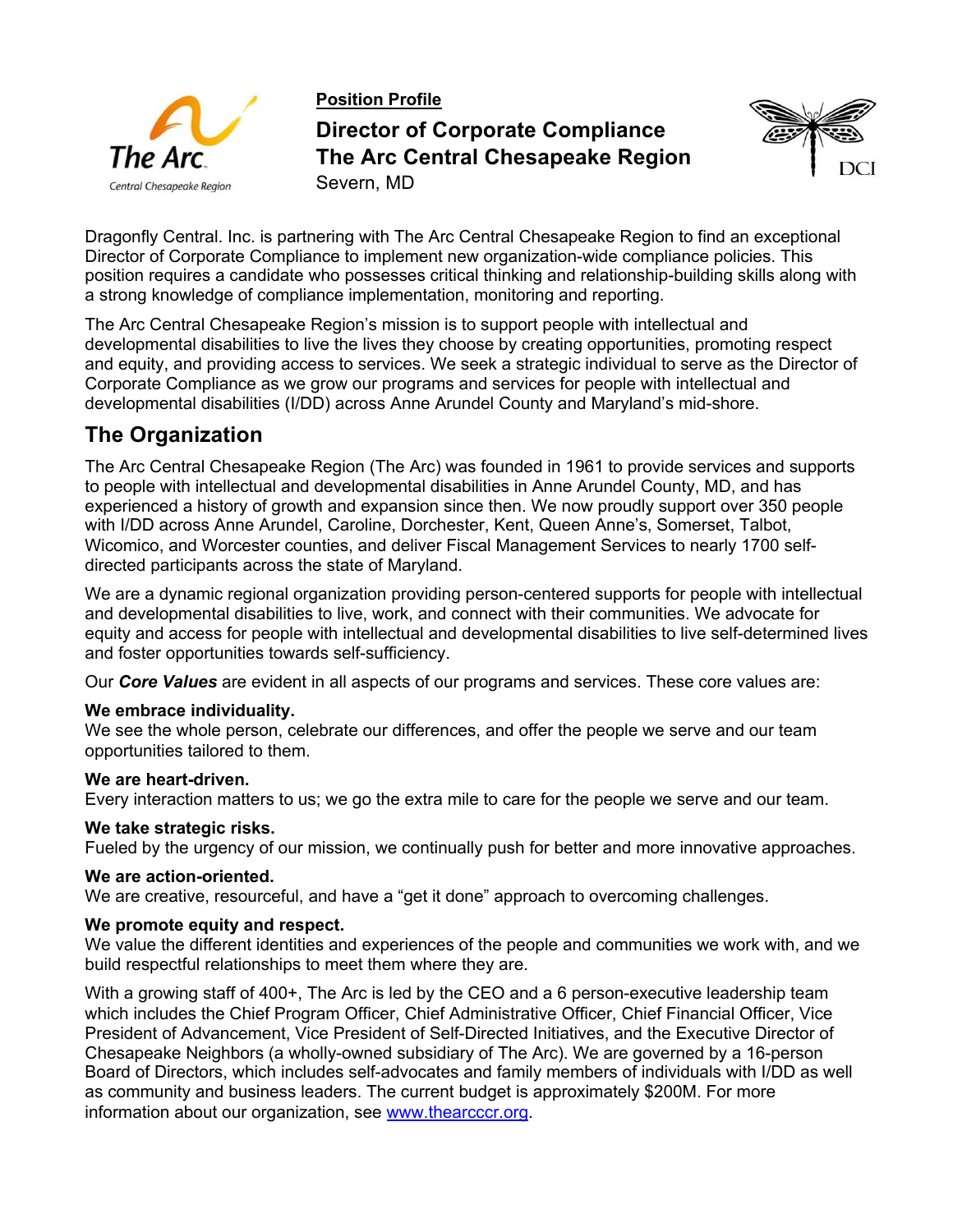# **The Position**

Reporting to the Chief Administrative Officer, the Director of Corporate Compliance will partner with the CAO and other organizational leaders to develop and implement a comprehensive corporate compliance program for The Arc and its subsidiaries. The Director of Corporate Compliance will identify and address organizational risk, ensuring compliance with laws, regulatory requirements, policies, and procedures. This will be done by working with various divisions/departments or subsidiaries and with external entities and partners to coordinate, align, and manage compliance. The Director of Corporate Compliance will act as the corporate Privacy Officer and facilitate our safety program. The Director of Corporate Compliance is a member of The Arc's Leadership Council.

## **Key responsibilities**

- Develop and implement a corporate compliance program across The Arc and its subsidiaries, focusing on The Arc's FMS program, People & Culture, and its subsidiary, Chesapeake Neighbors. Establish systems to assess probability, severity, and level of organizational control for risks associated with various business processes.
- Provide policy information, guidance, and advice to executive leadership, division/department leaders, and other employees on maintaining an ethical and compliant culture.
- Act as an independent reviewer and evaluator to ensure that compliance issues are appropriately monitored, evaluated, investigated, and reported.
- Manage the coordination and intersection of compliance activities across The Arc, including supporting divisions/departments and/or its subsidiaries with compliance implementation, aligning implementation plans corporate-wide, and supporting the implementation of new compliance mandates.
- Identify opportunities for organizational improvements and efficiencies; work with the Chief Administrative Officer to implement improvements and efficiencies.
- Act as The Arc's Privacy Officer and ensure privacy and HIPAA policies and guidelines are followed corporate-wide.
- Develop and implement a corporate Safety Committee and safety program; assist the Executive Director of Chesapeake Neighbors with the development of their safety program.
- Work closely with external contract monitors to ensure accountability of deliverables.

## **Other Functions**

- Keep up to date on current compliance and risk management trends.
- Support the Chief Administrative Officer with contract monitoring and compliance.
- Support and provide subject matter support to program compliance employees.
- Support Quality Committee activities and assignments; attend meetings as requested.
- Perform other duties as assigned.

## **Experience and Attributes**

Ideal candidates for this position will share our commitment to The Arc's mission and will bring a variety of experiences and attributes to The Arc:

- Seven years of progressive leadership managing large-scale compliance programs required; Experience in a nonprofit setting and with contract and housing compliance preferred.
- Well-versed with technological tools and software, and possessing the ability to quickly learn new packages. Experience with PayCom is a plus. Expert level knowledge of Excel required.